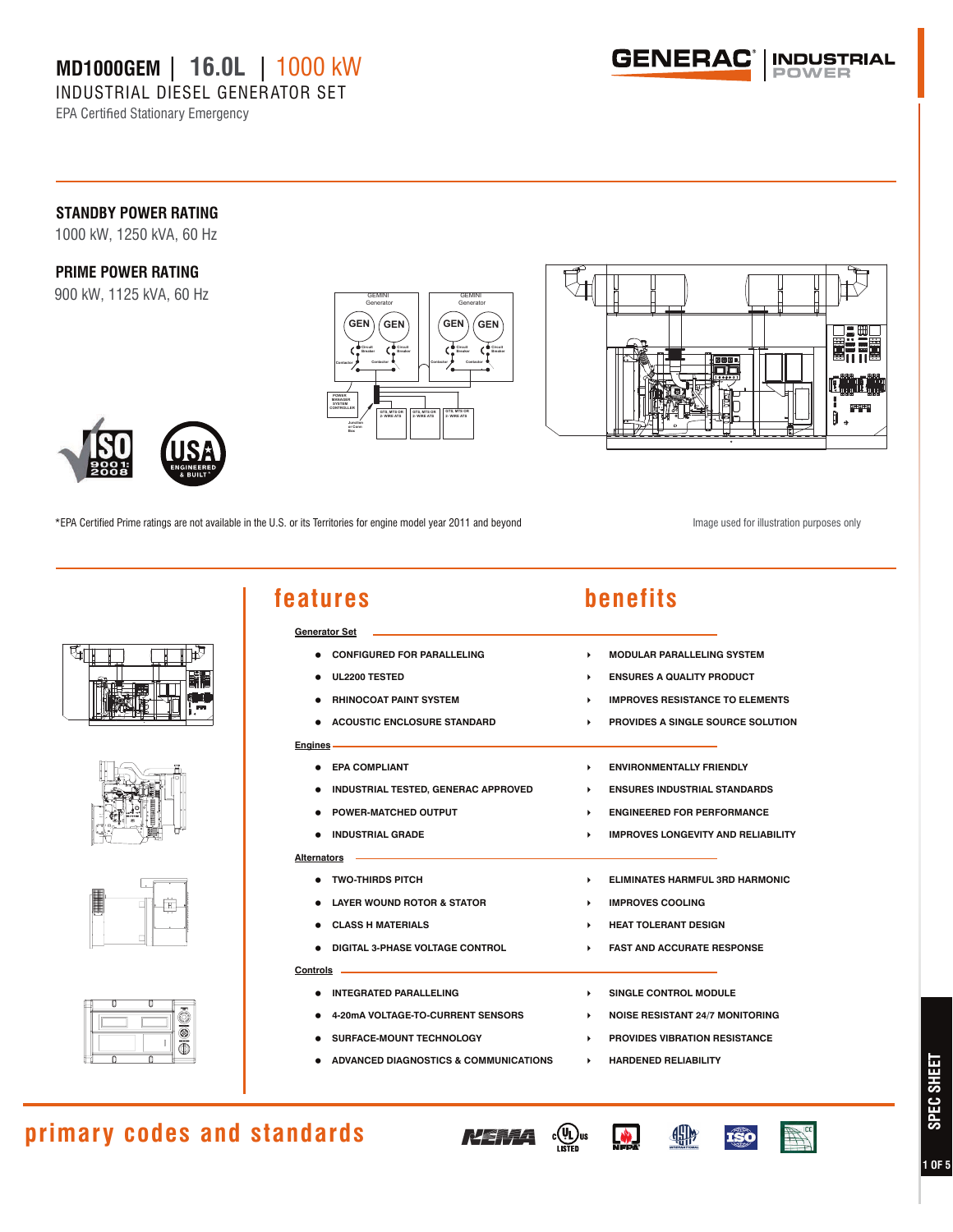INDUSTRIAL DIESEL GENERATOR SET

EPA Certified Stationary Emergency



#### **ENGINE SPECIFICATIONS**

| General                             |                                           | <b>Cooling System (each engine)</b>           |                                   |
|-------------------------------------|-------------------------------------------|-----------------------------------------------|-----------------------------------|
| Make                                | Generac                                   | Cooling System Type                           | Closed Recovery                   |
| <b>EPA Emissions Compliance</b>     | Stationary Emergency                      | Water Pump                                    | Prelubed, Self Sealing            |
| <b>EPA Emissions Reference</b>      | See Emissions Data Sheet                  | Fan Type                                      | Pusher                            |
| Cylinder $#$                        | (2)6                                      | Fan Speed (rpm)                               | 1872                              |
| Type                                | $In$ - Line                               | Fan Diameter mm (in.)                         | 889 (35)                          |
| Displacement - L (cu. in.)          | 16.12 (983.7)                             | Coolant Heater Standard Wattage               | 2x2000W                           |
| Bore - mm (in.)                     | 144 (5.67)                                | Coolant Heater Standard Voltage               | 240VAC                            |
| Stroke - mm (in.)                   | 165(6.5)                                  |                                               |                                   |
| <b>Compression Ratio</b>            | 16.5:1                                    | <b>Fuel System</b> (each engine)              |                                   |
| Intake Air Method                   | Turbocharged/Aftercooled                  | Fuel Type                                     | Ultra Low Sulfur Diesel Fuel      |
| <b>Cylinder Head Type</b>           | One Piece Cast Iron                       | <b>Fuel Specifications</b>                    | <b>ASTM</b>                       |
| Piston Type                         | Aluminum w/ Cooling Cavity,<br>oil cooled | Fuel Filtering (microns)                      | 10                                |
| Connecting Rod Type                 | I-Beam Section                            | Fuel Inject Pump Make                         | Delphi                            |
|                                     |                                           | Fuel Pump Type                                | Engine Driven Gear                |
| <b>Engine Governing</b>             |                                           | Injector Type                                 | Multi-hole, Nozzle Type           |
| Governor                            | Electronic Isochronous                    | Engine Type                                   | Direct Injection                  |
| Frequency Regulation (Steady State) | ± 0.25%                                   | Fuel Supply Line - mm (in.)                   | 12.7 $(\frac{1}{2})$              |
|                                     |                                           | Fuel Return Line - mm (in.)                   | $12.7$ $\left(\frac{1}{2}\right)$ |
| <b>Lubrication System</b>           |                                           |                                               |                                   |
| Oil Pump Type                       | Gear                                      | <b>Engine Electrical System (each engine)</b> |                                   |
| Oil Filter Type                     | Full - Flow Cartridge                     | System Voltage                                | 24 VDC                            |
| Crankcase Capacity - L (gal)        | 48 (12.7)                                 | <b>Battery Charging Alternator</b>            | 80 Amps                           |
|                                     |                                           | Battery Size (at 0°C)                         | 1155                              |
|                                     |                                           | <b>Battery Group</b>                          | 8D                                |
|                                     |                                           | <b>Battery Voltage</b>                        | $(2) - 12$ VDC                    |
|                                     |                                           | <b>Ground Polarity</b>                        | Negative                          |

#### **ALTERNATOR SPECIFICATIONS**

| Standard Model                      | Generac WEG             |
|-------------------------------------|-------------------------|
| Poles                               | 4                       |
| Field Type                          | Revolving               |
| Insulation Class - Rotor            | Н                       |
| Insulation Class - Stator           | Н                       |
| <b>Total Harmonic Distortion</b>    | $< 3\%$                 |
| Telephone Interference Factor (TIF) | < 50                    |
| Standard Excitation                 | Permanent Magnet        |
| Bearings                            | Single Sealed Cartridge |
| Coupling                            | Direct, Flexible Disc   |
| Load Capacity - Standby             | 100%                    |
| Prototype Short Circuit Test        | Yes                     |

#### **CODES AND STANDARDS COMPLIANCE (WHERE APPLICABLE)**

|                     | Auto-Synchronization Process                                |
|---------------------|-------------------------------------------------------------|
| <b>BS5514</b>       | Isochronous Load Sharing                                    |
| SAE J1349           | Reverse Power Protection                                    |
| DIN6271             | Maximum Power Protection                                    |
| IEEE C62.41 TESTING | Electrically Operated, Mechanically Held Paralleling Switch |
| NEMA ICS 1          | Sync Check System                                           |
| UL2200              | Independent On-Board Paralleling                            |
|                     | Optional Programmable Logic Full Auto Back-Up Control (PLS) |
|                     |                                                             |

**PARALLELING CONTROLS**

Voltage Regulator Type **Digital** Number of Sensed Phases 3 Regulation Accuracy (Steady State)  $\qquad \qquad \pm 0.25\%$ Paralleling Controls **Controls** Standard

#### Rating Definitions:

Standby - Applicable for a varying emergency load for the duration of a utility power outage with no overload capability. (Max. load factor = 70%) Prime - Applicable for supplying power to a varying load in lieu of utility for an unlimited amount of running time. (Max. load factor = 80%) A 10% overload capacity is available for 1 out of every 12 hours.

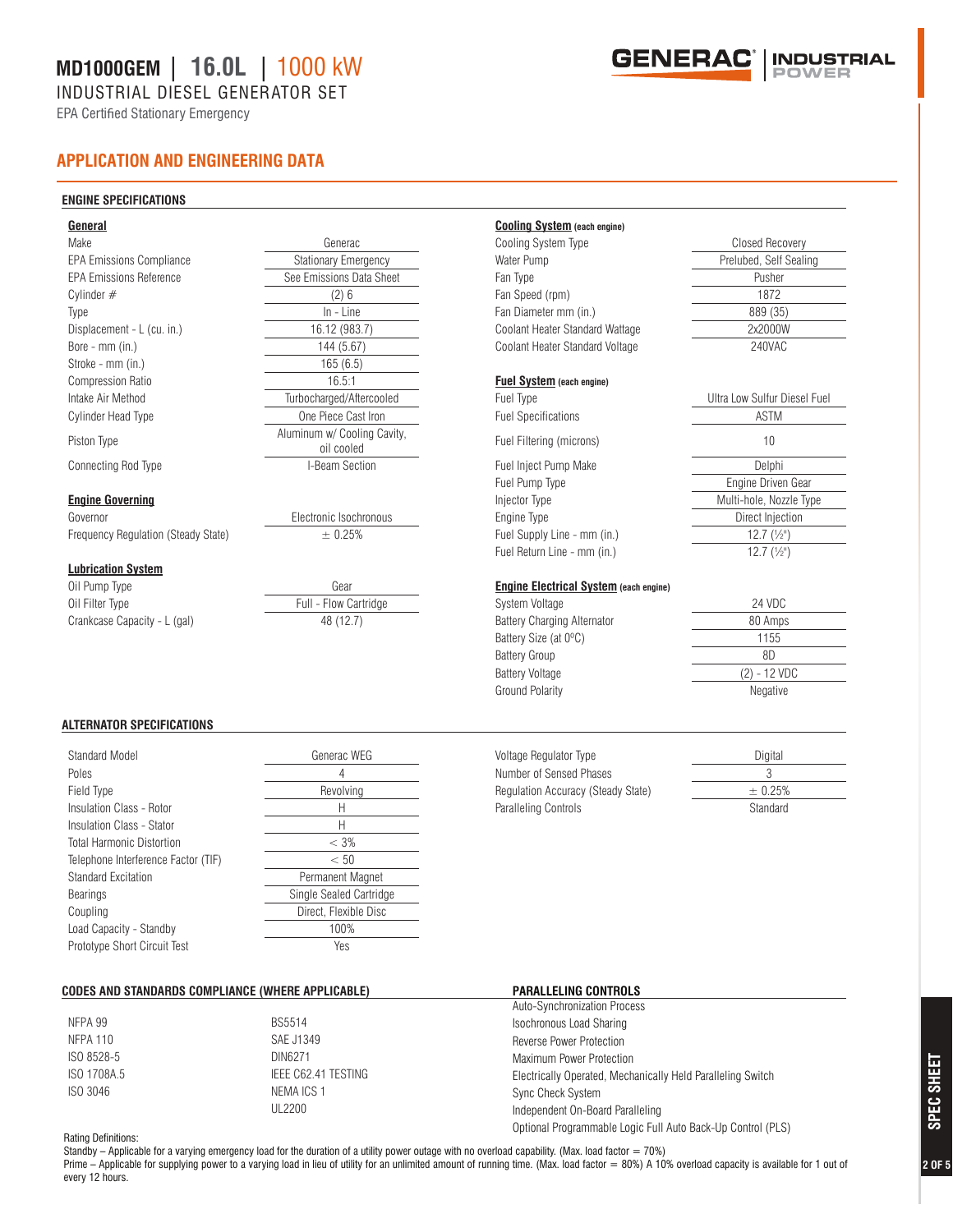INDUSTRIAL DIESEL GENERATOR SET

EPA Certified Stationary Emergency



### **OPERATING DATA (60Hz)**

| POWER RATINGS (kW)               |         |                |        |              |
|----------------------------------|---------|----------------|--------|--------------|
|                                  |         | <b>STANDBY</b> |        | <b>PRIME</b> |
| Three-Phase $277/480$ VAC @0.8pf | 1000 kW | 1505<br>Amps:  | 900 kW | Amps: 1355   |
| Three-Phase 346/600VAC $@0.8$ pf | 1000 kW | Amps: 1204     | 900 kW | Amps: 1084   |

#### **STARTING CAPABILITIES (sKVA)**

|            |         | sKVA vs. Voltage Dip |        |      |                          |      |      |  |
|------------|---------|----------------------|--------|------|--------------------------|------|------|--|
|            |         |                      | 480VAC |      |                          |      |      |  |
| Alternator | kW      | 10%                  | 15%    | 20%  | 25%                      | 30%  | 35%  |  |
| Standard   | (2) 500 | 914                  | 1371   | 1829 | 2286                     | 2743 | 3200 |  |
| Upsize 1   | -       | -                    |        | -    | $\overline{\phantom{a}}$ | ۰    | -    |  |

**FUEL**

|                          | <b>Fuel Consumption Rates*</b> (includes two engines) |                                |       |              |      |       |  |
|--------------------------|-------------------------------------------------------|--------------------------------|-------|--------------|------|-------|--|
|                          |                                                       | <b>STANDBY</b><br><b>PRIME</b> |       |              |      |       |  |
| Fuel Pump Lift - mm (in) | Percent Load                                          | gph                            | Iph   | Percent Load | gph  | Iph   |  |
| 1000(40)                 | 25%                                                   | 17.4                           | 65.8  | 25%          | 15.4 | 56.6  |  |
|                          | 50%                                                   | 30.6                           | 115.8 | 50%          | 26.8 | 101.4 |  |
|                          | 75%                                                   | 45.4                           | 171.8 | 75%          | 39.8 | 150.6 |  |
|                          | 100%                                                  | 62.6                           | 237.0 | 100%         | 56.2 | 212.8 |  |

\* Refer to "Emissions Data Sheet" for maximum fuel flow for EPA and SCAQMD permitting purposes.

#### **COOLING**

|                                     |                         |                                    |                             | <b>STANDBY</b>         | PRIME                  |
|-------------------------------------|-------------------------|------------------------------------|-----------------------------|------------------------|------------------------|
| <b>Coolant Capacities - Gal (L)</b> |                         | Coolant Flow per Minute            | gpm (lpm)                   | $(2) \times 122$ (462) | $(2) \times 122$ (462) |
| System                              | $(2)$ x 15.9 $(60.2)$   | Heat Rejection to Coolant          | BTU/hr                      | $(2) \times 1,153,968$ | $(2) \times 1,035,991$ |
| Engine                              | $(2) \times 8.78$ (33)  | Inlet Air                          | $cfm$ (m $3/min$ )          | $(2)$ x 23,308 (660)   | $(2)$ x 23,308 (660)   |
| Radiator                            | $(2) \times 7.1$ (26.9) | Max. Operating Radiator Air Temp   | $F^{\circ}$ ( $C^{\circ}$ ) | 122(50)                | 122 (50)               |
|                                     |                         | Max. Operating Ambient Temperature | $F^0$ ( $C^0$ )             | 104(40)                | 104 (40)               |
|                                     |                         | Maximum Radiator Backpressure      | in $H20$                    | 0.5                    | 0.5                    |

#### **COMBUSTION AIR REQUIREMENTS**

|                     |                | <b>STANDRY</b>           | PRIMF                 |
|---------------------|----------------|--------------------------|-----------------------|
| Flow at Rated Power | $cfm$ (m3/min) | $(2) \times 1617$ (45.8) | $(2)$ x 1554 $(44.0)$ |

| <b>ENGINE</b>                                                                              |        |                |              | <b>EXHAUST</b>                    |                              |                                 |                   |
|--------------------------------------------------------------------------------------------|--------|----------------|--------------|-----------------------------------|------------------------------|---------------------------------|-------------------|
|                                                                                            |        | <b>STANDBY</b> | <b>PRIME</b> |                                   |                              | <b>STANDBY</b>                  | PRIME             |
| Rated Engine Speed                                                                         | rpm    | 1800           | 1800         | Exhaust Flow (Rated Output)       | cfm(m <sup>3</sup> /min)     | $(2) \times 3899$               | $(2) \times 3553$ |
| Horsepower at Rated kW**                                                                   | hp     | 757            | 681          |                                   |                              | (110.4)                         | (100.6)           |
| Piston Speed                                                                               | ft/min | 1950           | 1950         | Max. Backpressure (Post Silencer) | inHq (Kpa)                   | 1.5(5.1)                        | .5(5.1)           |
| <b>BMEP</b>                                                                                | DSİ    | 339            | 302          | Exhaust Temp (Rated Output)       | $^{\circ}$ F ( $^{\circ}$ C) | 893 (479)                       | 817 (436)         |
| ** Refer to "Emissions Data Sheet" for maximum bHP for EPA and SCAQMD permitting purposes. |        |                |              | Exhaust Outlet Size (Open Set)    |                              | (2) x 8" Diameter Exhaust Stack |                   |

Deration – Operational characteristics consider maximum ambient conditions. Derate factors may apply under atypical site conditions. Please consult a Generac Power Systems Industrial Dealer for additional details. All performance ratings in accordance with ISO3046, BS5514, ISO8528 and DIN6271 standards.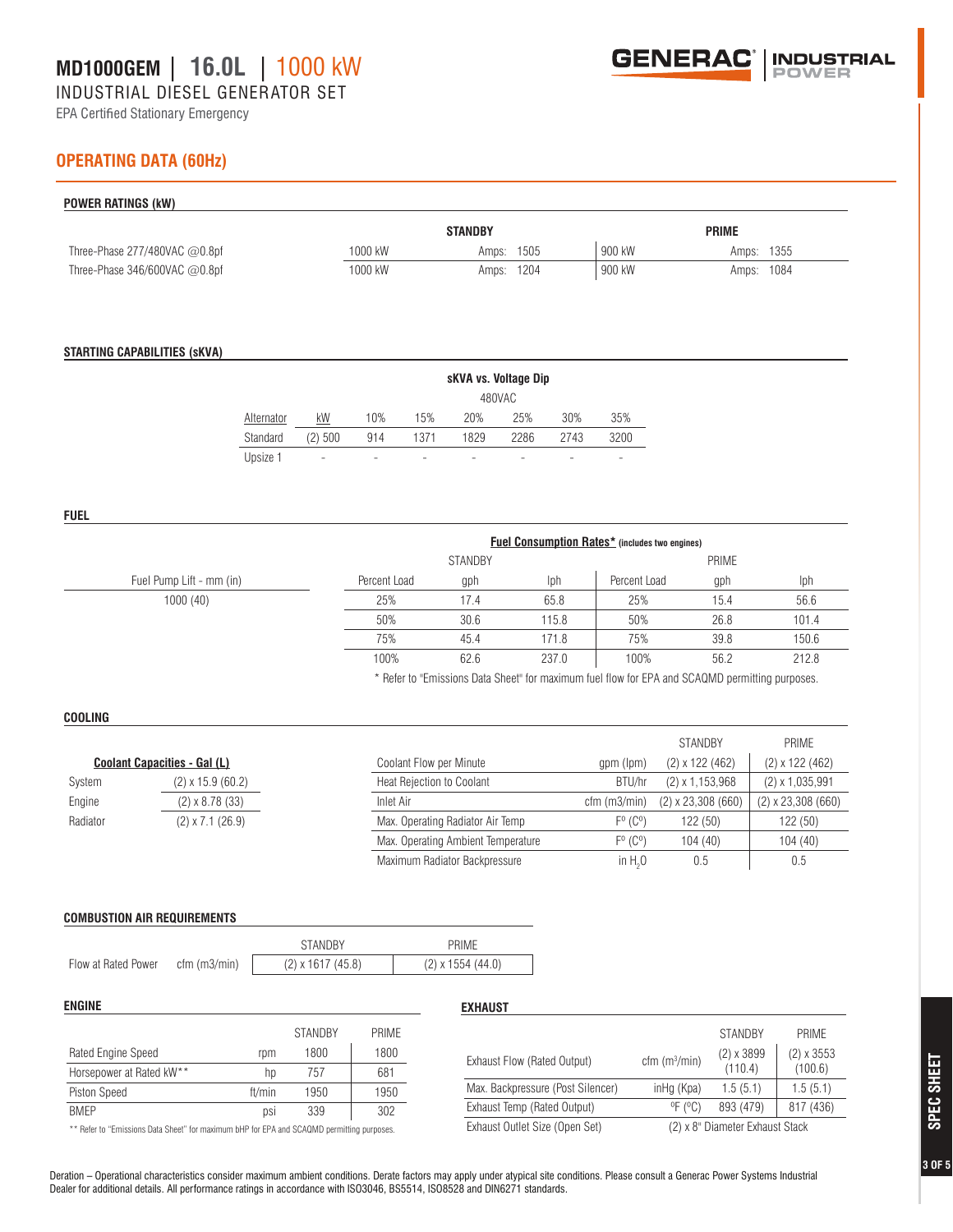INDUSTRIAL DIESEL GENERATOR SET

EPA Certified Stationary Emergency



### **STANDARD FEATURES AND OPTIONS**

#### **GENERATOR SET**

| <b>Genset Vibration Isolation</b>                              | Std             |
|----------------------------------------------------------------|-----------------|
| <b>IBC Seismic Certified/Seismic Rated Vibration Isolators</b> | 0pt             |
| Extended warranty                                              | 0 <sub>pt</sub> |
| Gen-Link Communications Software                               | 0 <sub>pt</sub> |
| Steel Enclosure                                                | Std             |
| Aluminum Enclosure                                             | 0pt             |
| Enclosure Lighting Kits                                        | 0 <sub>pt</sub> |

#### **ENGINE SYSTEM**

|              | General                                       |            |
|--------------|-----------------------------------------------|------------|
|              | Oil Drain Extensions                          | Std        |
| ∩            | Oil Heaters                                   | Opt        |
| ●            | Air cleaners                                  | Std        |
| $\bullet$    | Fan guards                                    | Std        |
|              | Radiator duct adapters                        | Std        |
|              | <b>Critical Exhaust Silencers</b>             | Std        |
|              | Stainless steel flexible exhaust connections  | Std        |
|              | <b>Fuel System</b>                            |            |
|              | Fuel lockoff solenoids                        | Std        |
| D            | Secondary fuel filters                        | Std        |
| $\bigcirc$   | Primary fuel filters                          | 0pt        |
| $\circ$      | Single Wall Tank (Export Only)                |            |
| $\bigcirc$   | UL 142 Fuel Tank                              | 0pt        |
|              | <b>Cooling System</b>                         |            |
| О            | 208VAC Coolant Heaters                        | 0pt        |
| 6            | 240VAC Coolant Heaters                        | Std        |
| $\bigcirc$   | <b>Other Coolant Heaters</b>                  |            |
| $\bullet$    | <b>Closed Coolant Recovery Systems</b>        | Std        |
| $\bullet$    | UV/Ozone resistant hoses                      | Std        |
| $\bullet$    | <b>Factory-Installed Radiators</b>            | Std        |
| D            | <b>Radiator Drain Extensions</b>              | Std        |
|              | <b>Engine Electrical System</b>               |            |
|              | Battery charging alternators                  | Std        |
|              | Battery cables                                | Std        |
| Ω            | <b>Battery trays</b>                          | Opt        |
| О<br>$\circ$ | <b>Battery boxs</b><br><b>Battery heaters</b> | 0pt        |
| $\bullet$    | Solenoid activated starter motors             | 0pt<br>Std |
| O            | 10A UL float/equalize battery chargers        | 0pt        |
| D            | Rubber-booted engine electrical connections   | Std        |
|              |                                               |            |

#### **ALTERNATOR SYSTEM**

|           | $\bullet$ UL2200 GENprotect <sup>™</sup>                              | Std |
|-----------|-----------------------------------------------------------------------|-----|
| $\bullet$ | Main Line Circuit Breakers (Output connections on paralleling switch) | Std |
|           | ○ Anti-Condensation Heaters                                           | Opt |
|           | • Tropical coating                                                    | Std |
| $\bullet$ | Permanent Magnet Excitation                                           | Std |

#### **CONTROL SYSTEM**

|           | Control Panel                                              |                          |
|-----------|------------------------------------------------------------|--------------------------|
| О         | Digital H Control Panel - Dual 4x20 Display                | na                       |
| $\circ$   | Digital G-100 Control Panel - Touchscreen                  | na                       |
| $\bullet$ | Digital G-200 Paralleling Control Panel - Touchscreen      | Std                      |
| $\bullet$ | Programmable Crank Limiter                                 | Std                      |
| $\circ$   | 21-Light Remote Annunciator                                | Opt                      |
| О         | Remote Relay Panel (8 or 16)                               | Opt                      |
| $\bullet$ | 7-Day Programmable Exerciser                               | Std                      |
| $\bullet$ | Special Applications Programmable PLC                      | Std                      |
| $\bullet$ | <b>RS-232</b>                                              | Std                      |
| $\bullet$ | <b>RS-485</b>                                              | Std                      |
| $\bullet$ | All-Phase Sensing DVR                                      | Std                      |
| $\bullet$ | <b>Full System Status</b>                                  | Std                      |
| $\bullet$ | Utility Monitoring (Req. H-Transfer Switch)                | Std                      |
| $\bullet$ | 2-Wire Start Compatible                                    | Std                      |
| $\bullet$ | Power Output (kW)                                          | Std                      |
| $\bullet$ | Power Factor                                               | Std                      |
| $\bullet$ | <b>Reactive Power</b>                                      | Std                      |
| $\bullet$ | All phase AC Voltage                                       | Std                      |
| $\bullet$ | All phase Currents                                         | Std                      |
| $\bullet$ | Oil Pressure                                               | Std                      |
| $\bullet$ | Coolant Temperature                                        | Std                      |
| $\bullet$ | Coolant Level                                              | Std                      |
| $\circ$   | Oil Temperature                                            | 0pt                      |
| $\bullet$ | Fuel Level                                                 | Std                      |
| $\bullet$ | <b>Engine Speed</b>                                        | Std                      |
| $\bullet$ | <b>Battery Voltage</b>                                     | Std                      |
| $\bullet$ | Frequency                                                  | Std                      |
| $\bullet$ | Date/Time Fault History (Event Log)                        | Std                      |
| $\circ$   | Low-Speed Exercise                                         | $\overline{\phantom{a}}$ |
| $\bullet$ | <b>Isochronous Governor Control</b>                        | Std                      |
| $\bullet$ | -40deg C - 70deg C Operation                               | Std                      |
| $\bullet$ | Waterproof Plug-In Connectors                              | Std                      |
| $\bullet$ | Audible Alarms and Shutdowns                               | Std                      |
| $\bullet$ | Not in Auto (Flashing Light)                               | Std                      |
| $\bullet$ | Auto/Off/Manual Switch                                     | Std                      |
| $\bullet$ | E-Stop (Red Mushroom-Type)                                 | Std                      |
| $\circ$   | Remote E-Stop (Break Glass-Type, Surface Mount)            | Opt                      |
| $\circ$   | Remote E-Stop (Red Mushroom-Type, Surface Mount)           | Opt                      |
| $\circ$   | Remote E-Stop (Red Mushroom-Type, Flush Mount)             | 0pt                      |
| $\bullet$ | NFPA 110 Level I and II (Programmable)                     | Std                      |
| $\bullet$ | Remote Communication - RS232                               | Std                      |
| $\circ$   | Remote Communication - Modem                               | 0pt                      |
| $\circ$   | Remote Communication - Ethernet                            | 0pt                      |
| $\circ$   | PLS Full Auto Back-Up for PM-SC                            | 0pt                      |
|           | Alarms (Programmable Tolerances, Pre-Alarms and Shutdowns) |                          |

| Alarms (Programmable Tolerances, Pre-Alarms and Shutdowns) |                                                         |     |
|------------------------------------------------------------|---------------------------------------------------------|-----|
|                                                            | Low Fuel                                                | 0pt |
|                                                            | Oil Pressure (Pre-programmed Low Pressure Shutdown)     | Std |
| $\bullet$                                                  | Coolant Temperature (Pre-programmed High Temp Shutdown) | Std |
| $\bullet$                                                  | Coolant Level (Pre-programmed Low Level Shutdown)       | Std |
| $\bullet$                                                  | Oil Temperature                                         | Std |
| $\bullet$                                                  | Engine Speed (Pre-programmed Overspeed Shutdown)        | Std |
| $\bullet$                                                  | Voltage (Pre-programmed Overvoltage Shutdown)           | Std |
| O                                                          | <b>Battery Voltage</b>                                  | Std |